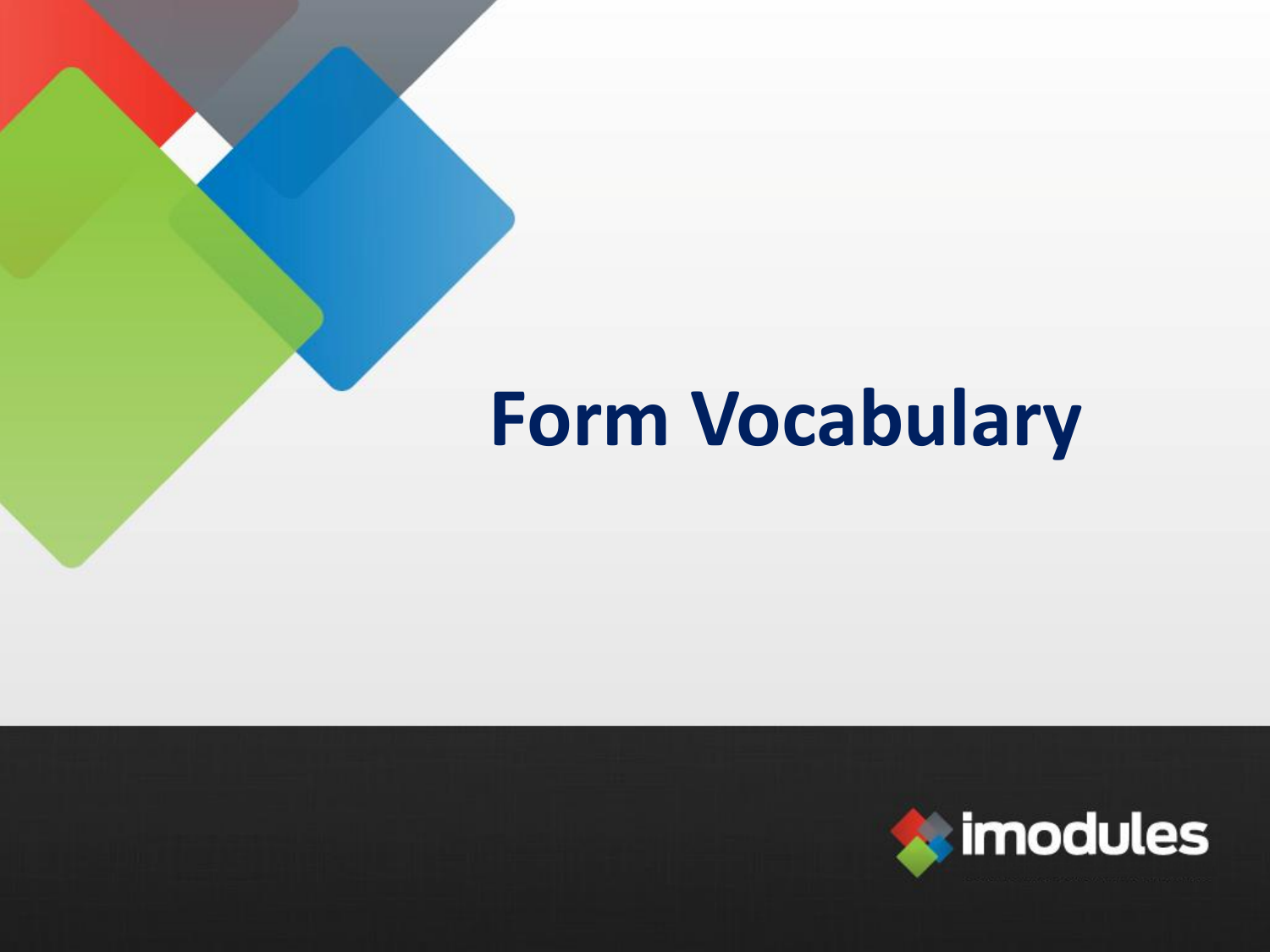#### **Form Building Vocabulary**

**Steps:** Page display in the form. You can create additional steps to break up information collection flow.

**Categories:** The containers the hold and sort your data fields. Categories can be used as filters in reporting and can collapse fields from view in a form.

**Fields:** The tool used to collect the data for storage in your database

**Existing Fields:** Fields that have been created in your database or mapped over from your back end database (example: profile member fields)

**New Fields:** A new field that is created because it does not exist in your database. DO NOT create new fields when an existing field is present. (example: phone number field is existing because it is a member field used often, whereas a field requesting someone's favorite color would be unique and specific to the form it lives in. This would be a new field.)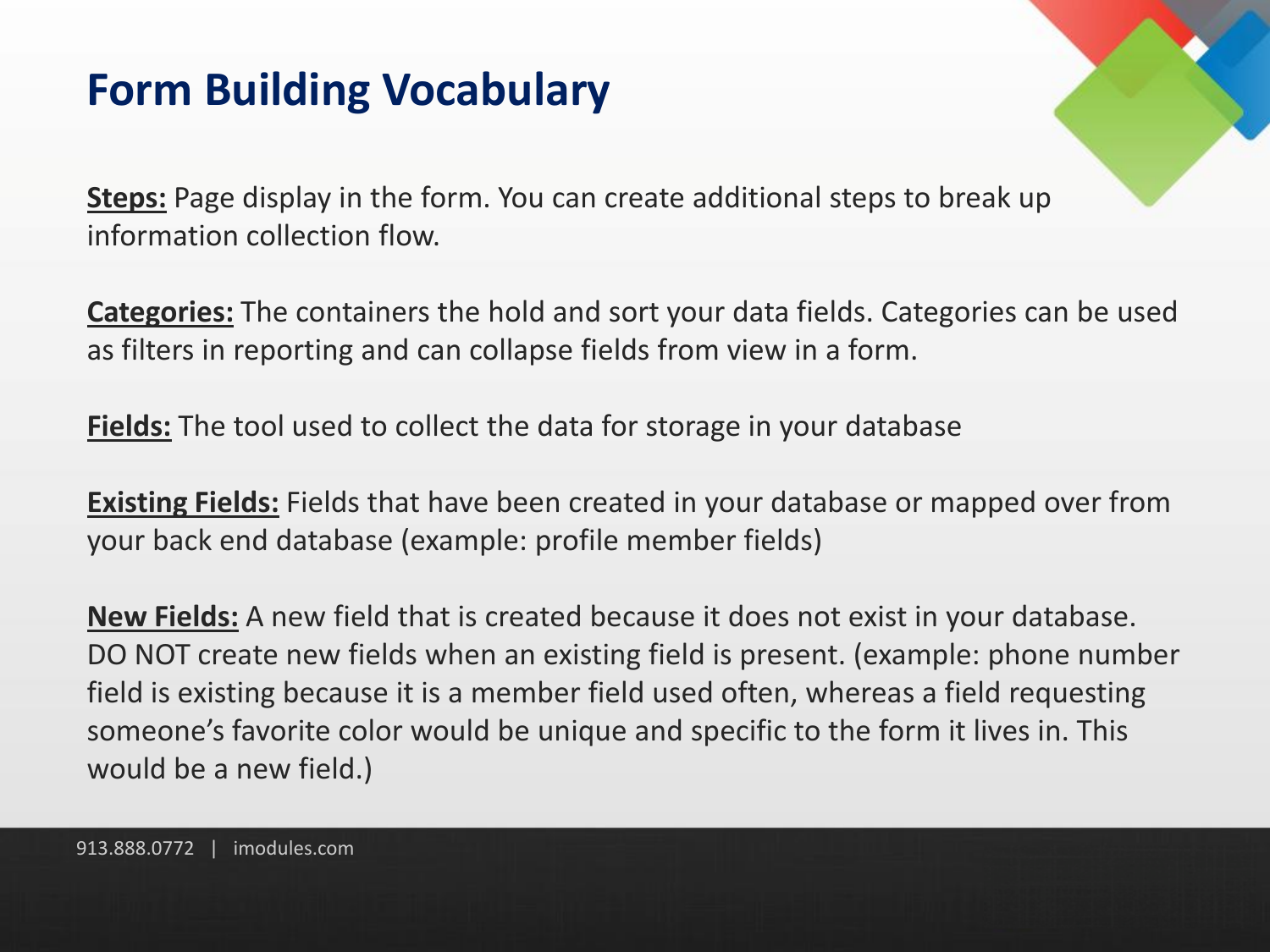### **Donation Building Vocabulary**

**Donations:** The giving form is also called *Campaigns*, or *Donations*, they are all the same type of form with commerce collection fields.

**Designations:** These are the holding containers or labels where monies are applied through the giving form.

**Collections:** The presentation of the designations inside the form. There are two primary collection displays: the *simple* (all on the page in a listing) and *advanced* (presented in a collection pop up window)

**Form Build:** The form is separate from the collection display in giving. The form is like the picture frame which holds the collection as a picture. This means that a collection can be moved from giving form to giving form.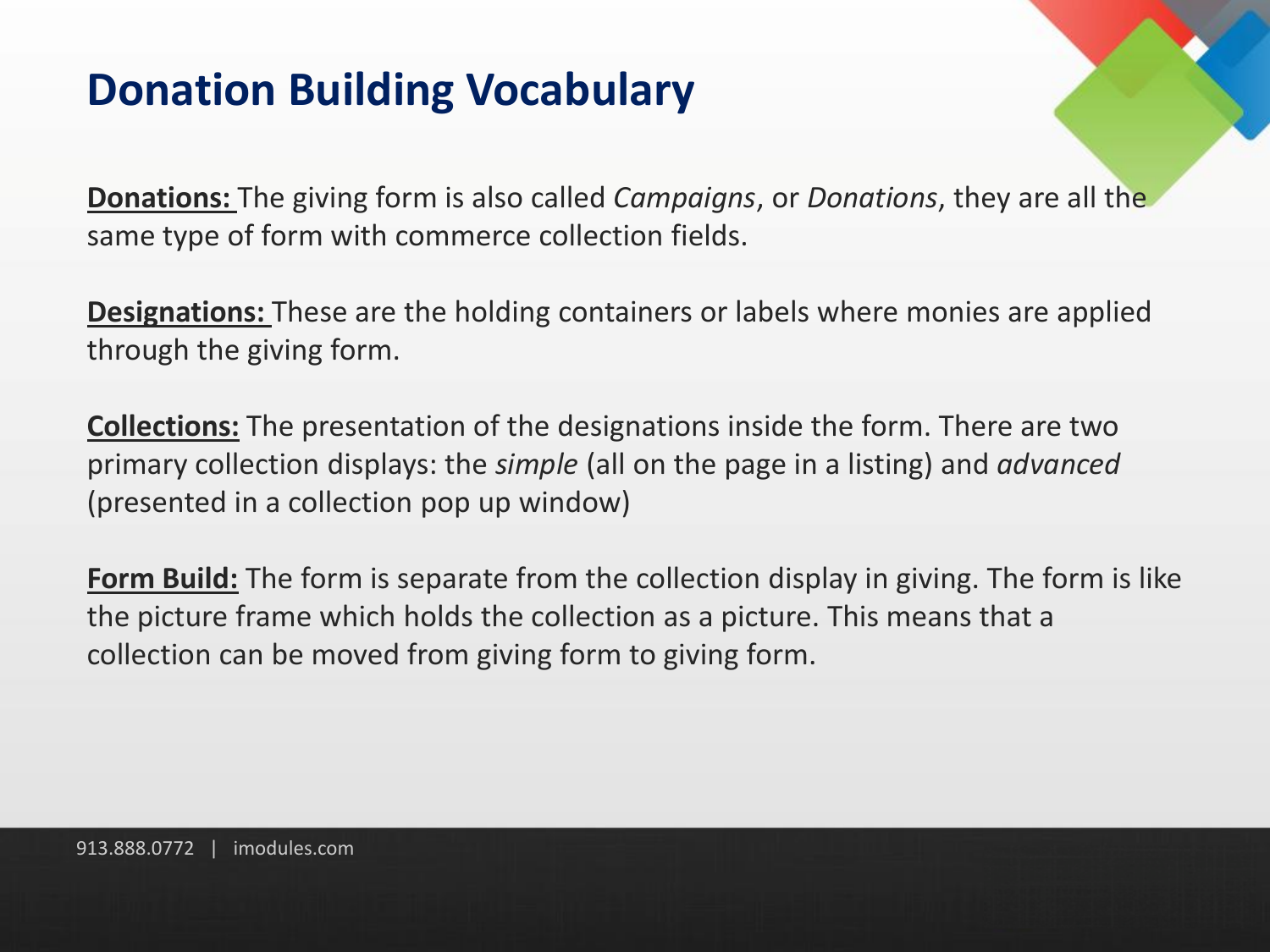### **Membership Building Vocabulary**

**Levels:** Purchase options for a membership form. There is no limit to the number of levels and pricing options you can create for a form.

#### **Membership Type:**

**Limited Term:** This membership type begins on a defined date or a date of purchased. The price can be fixed or pro-rated based on the effective date. **Lifetime:** This membership has no end date

**Auto Renewal:** this can be made an option for a level, or as a requirement based on purchase.

**Promotional Code:** The codes can change pricing for levels or cause hidden levels to become visible.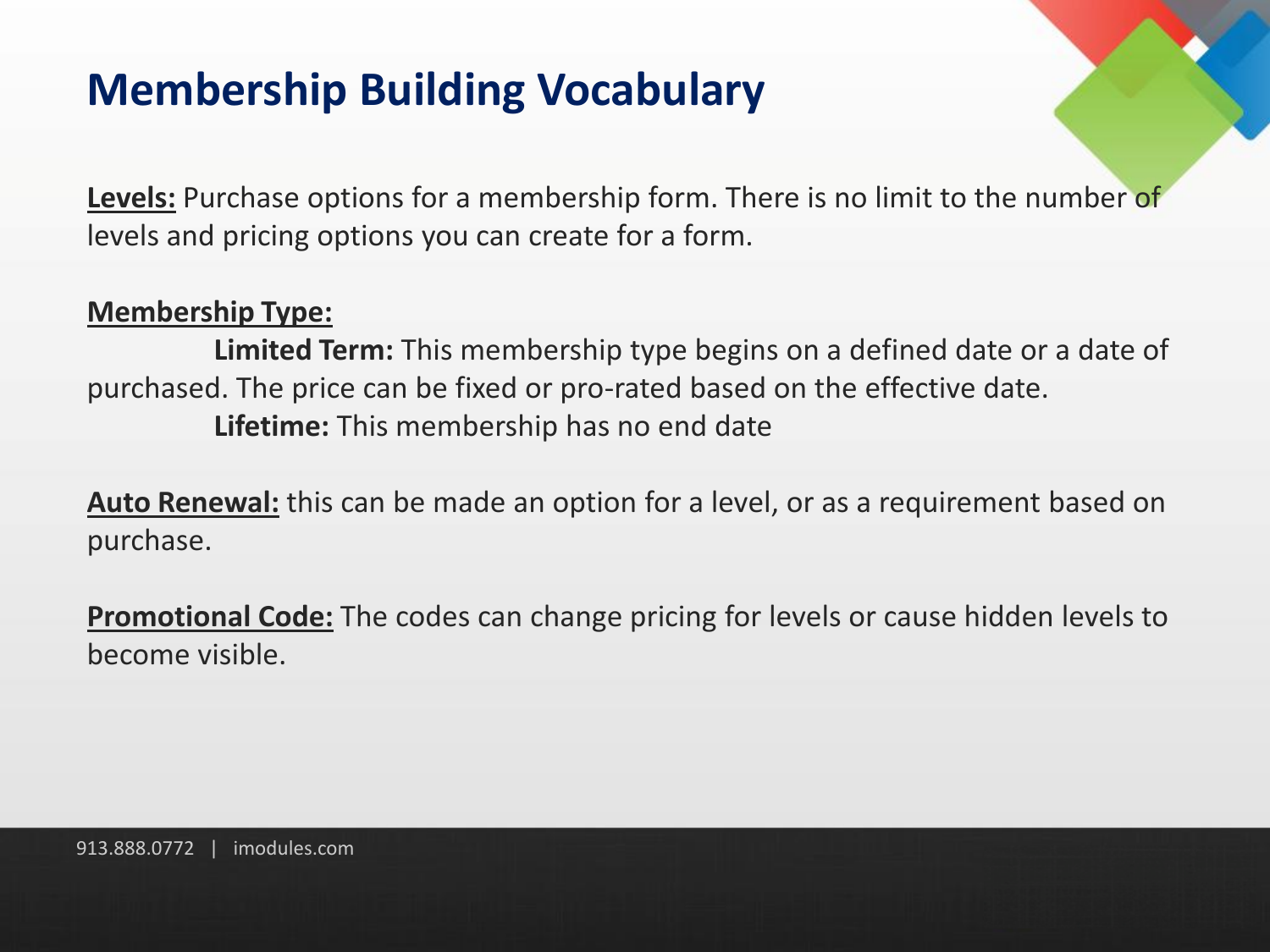#### **Event Building Vocabulary**

**Simple RSVP:** Users are required to RSVP for the event to be registered. Activities cannot be added to the event.

**Form Driven:** Users who complete the event form will be registered as attending. Fee and activity are not required. Activities can be added with or without fees.

**Fee Driven:** Users are required to pay a registration fee on the main event to register. Events with donations supported in this model. Activities with or without fees can be added.

**Activity Driven:** Users who register for any activity are registered for the event. Fees can be collected on activities.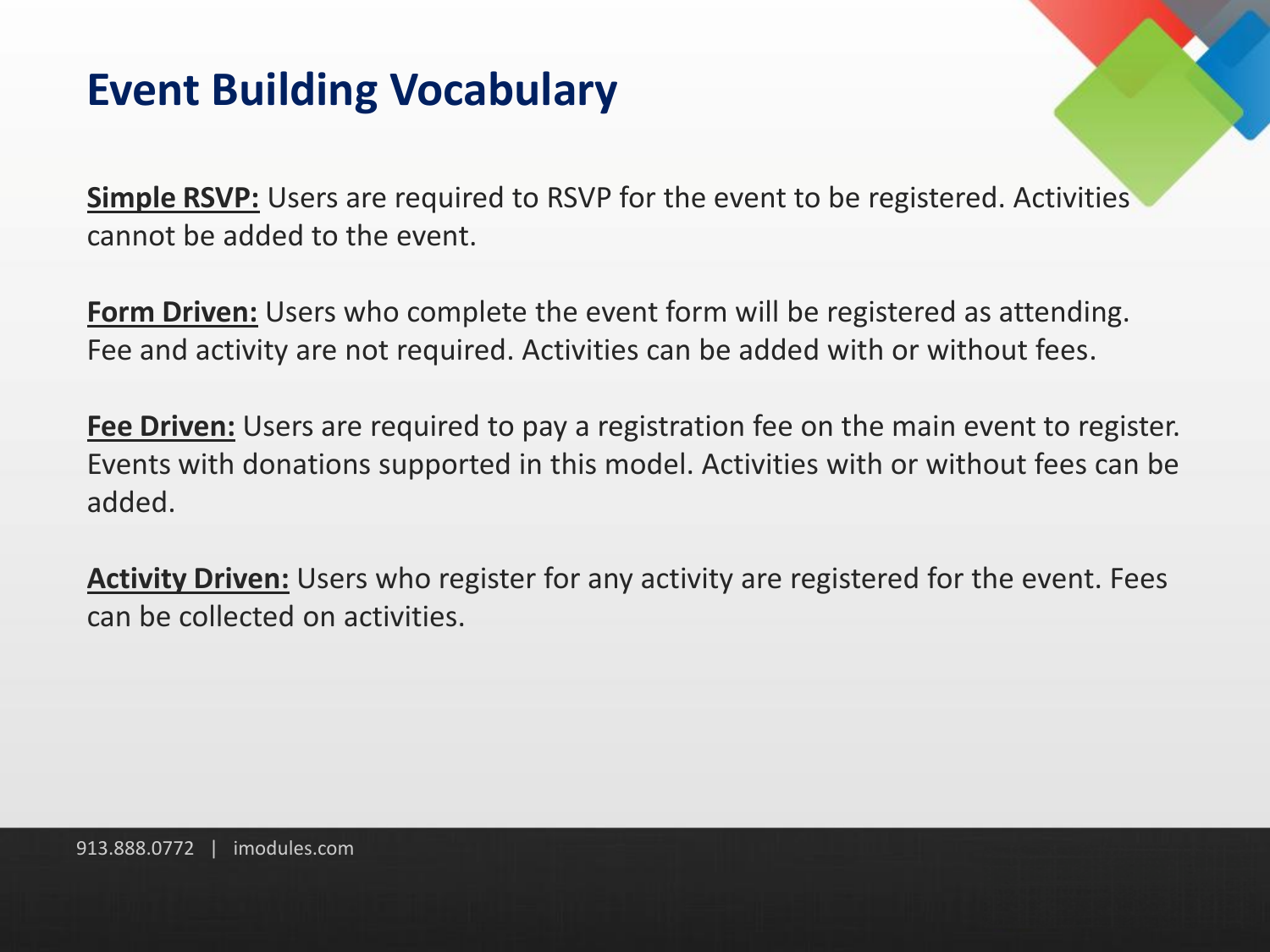#### **Event Building Vocabulary cont…**

**Fee Control:** field is the default method and is a best practice for collecting fees for event attendance. It is the standard type of interface used for selling "tickets". It is a multi-price commerce item control presented in a dropdown list so that a specific fee can be directly tied to the registrant or specific guest.

The Event Registration Fee field can't be used in Events for anything other than collecting Event fees – it is by definition the field that drives registration for the Event or Activity it is used on. It cannot be used as a non-registration field.

**Commerce Field:** should be used for any other merchandise being sold on the event form. This is a quantity field with or without a fixed price displayed next to the box.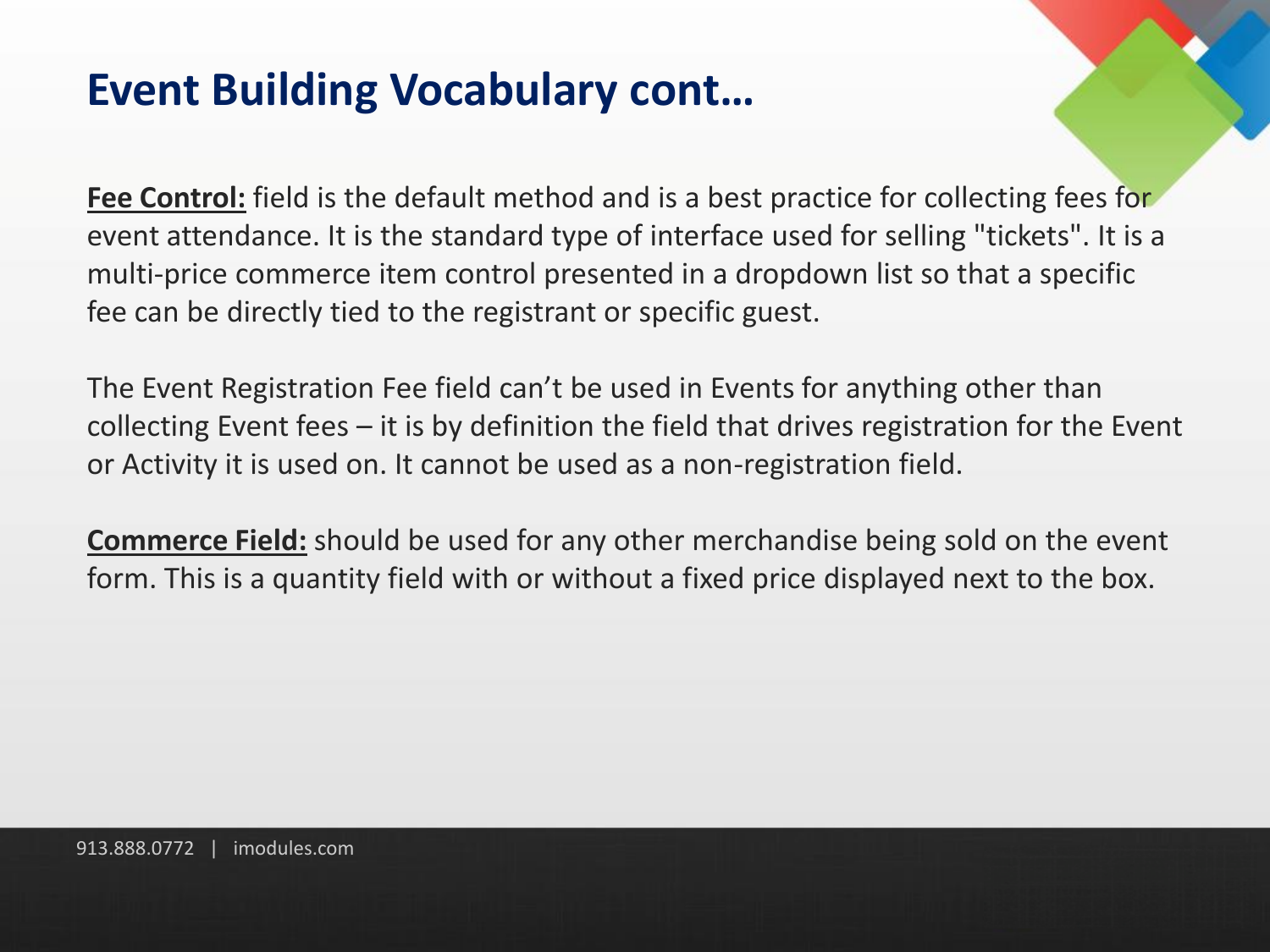# **Naming Conventions**